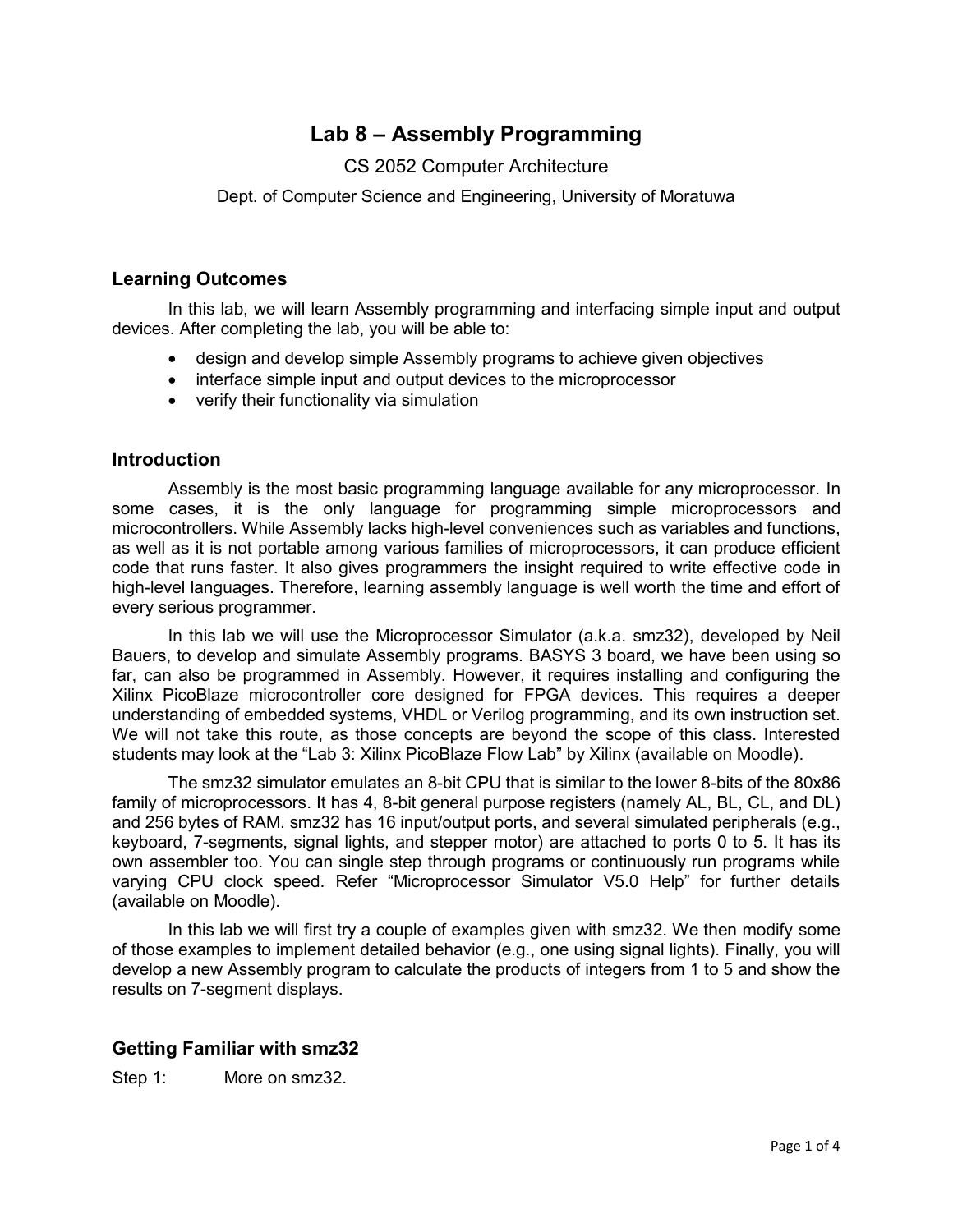To get a better idea about the smz32 simulator carefully read pages 2 - 6 on "Microprocessor Simulator V5.0 Help".

Step 2: Running smz32.

Create a new folder and name it as **Lab 8**. Download **smz32v50.zip** file from Moodle and extract it to **Lab** 8. Files can be also downloaded from <http://www.softwareforeducation.com/sms32v50/>

Double click on **sms32v50.exe** to execute the program.

Identify different components of the interface. Refer pages 11 - 13 on "Microprocessor Simulator V5.0 Help" for details.

## **Running Examples**

#### Step 3: Load **01FIRST.ASM** file using **File** → **Open** menu.

Try to understand the source code. Some of the sample programs are explained in "Microprocessor Simulator V5.0 Help". Summary of Assembly instructions is given on page 55 (topics can be accessed from the links given on page 1).

Step 4: Stepping through the program.

Run the program one instruction at a time using **Step** button. As you step through the program, carefully observe how the register values change.

The entire program can be executed using the **Run F9** button (or **F9** function key). In this mode, the speed of execution can be controlled using **Slower** and **Faster** buttons. This can also be accomplished through the **Configuration tab**. Use the **Cpu Reset** button to reset the CPU and in turn the program.

Step 5: Modifying Assembly code.

Modify the Assembly code to subtract, divide, and multiply the 2 numbers using SUB, DIV, and MUL instructions. Save each as a separate Assembly (.asm) file, e.g., you may use file names like 01FIRSTSub.asm and 01FIRSTMul.asm.

Once you modify a program, it needs to be reassembled using the **Assemble**  button. Rerun the program and make sure it functions correctly.

Step 6: Run several more samples.

Get familiar with the simulator and Assembly programming by at least running **03MOVE.ASM**, **04INCJMP.ASM**, and **99Heater.asm** examples.

## **Modifying Existing Examples**

- Step 7: Open **02TLIGHT.ASM** program. Carefully observe how the registers change while you simulate the program to understand how it works.
- Step 8: Making signal lights do what they are supposed to do.

In this example, signals lights flash with every run. This is usually the faulty behavior of signal lights. Let us make it real by controlling the time that each light stays on. Suppose vehicles facing the signal lights on the right has a high priority (i.e., the Green light stays on for a long time).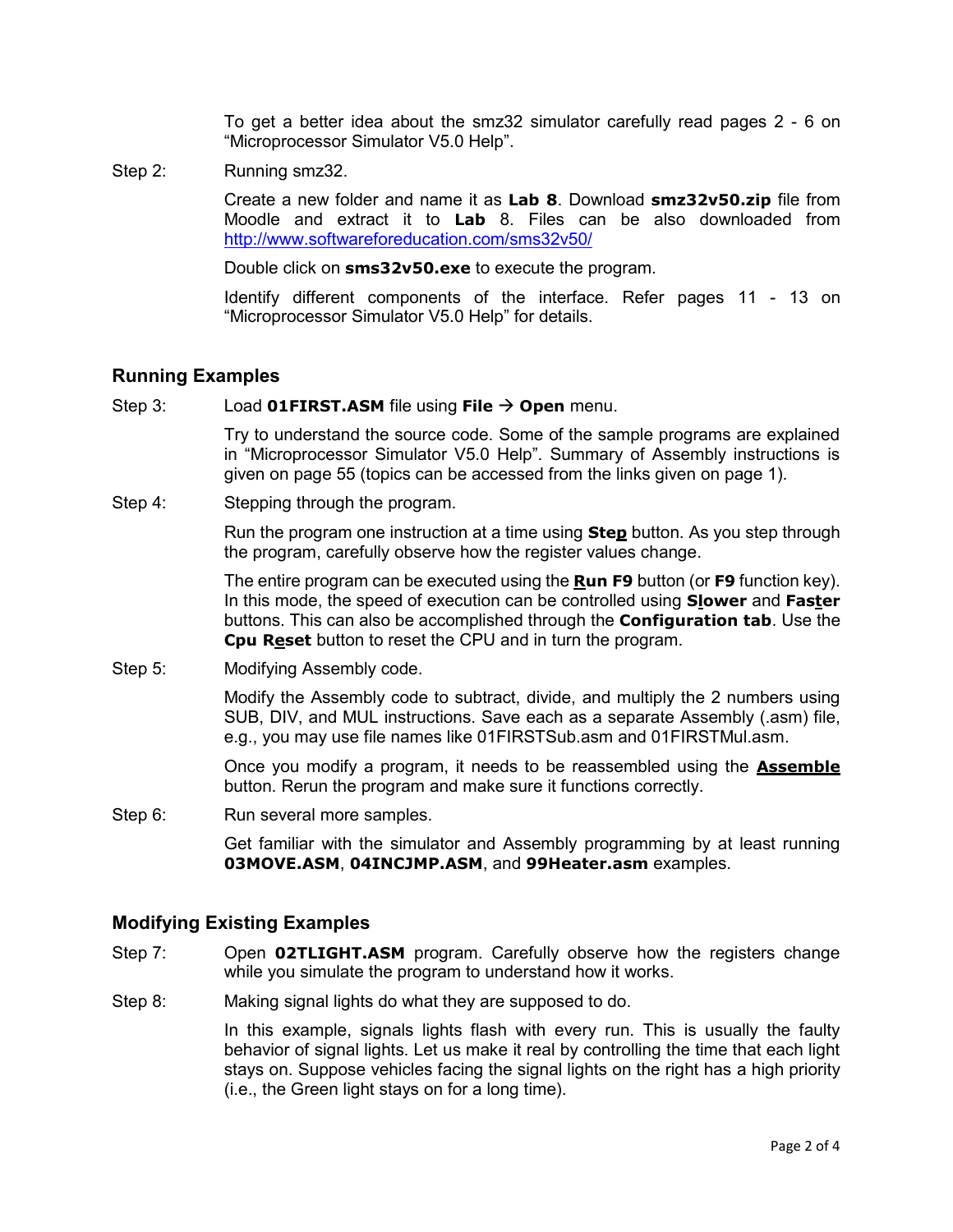| Time (CPU Cycles) | <b>Lights on Left</b> | <b>Lights on Right</b> | <b>CPU Cycles</b> |
|-------------------|-----------------------|------------------------|-------------------|
|                   | Red                   | Green                  | 10                |
| $t + 10$          | Yellow                | Yellow                 | 1                 |
| $t + 11$          | Green                 | Red                    | 5                 |
| $t + 16$          | Red                   | Green                  | 10                |
| $t + 26$          | Yellow                | Yellow                 |                   |
| $t + 27$          | Green                 | Red                    | 5                 |
| $t + 32$          | Red                   | Green                  | 10                |
| .                 | .                     | .                      | .                 |

Change **02TLIGHT.ASM** program to simulate the following behavior:

To simplify the implementation, you may ignore the time (CPU cycles) used by other instructions.

For more efficient ways of introducing a delay to a code see **06PROC.ASM** file. You get full marks for using a loop to introduce longer delays.

Make sure to comment the code too.

Save your assembly code as **02TLIGHT\_new.ASM**.

- Step 9: Open **99SEVSEG.ASM** program, simulate and understand how it works.
- Step 10: Modify the program to show the last 2 digits of your index number.

For example, if your index number is 151234Z, then you should display 34. Save the file as **99SEVSEG\_new.ASM**.

## **Creating a New Program**

Step 11: Write a new assembly program to multiply all integers from 1 to 5.

While an equation can be derived to do this calculation, let us use a loop to perform the multiplication  $1 \times 2 \times 3 \times 4 \times 5$ . Show the final answer as a hexadecimal value using 2, 7-segment displays. Make sure to comment the code too.

Name the source file as **multi.asm**. Test the program by assembling and simulating it.

## **Demonstration and Lab Report**

Step 12: Demonstrate solutions to Steps 8, 10, and 11 to the instructor.

Make sure to get the Lab Completion Log singed.

### Step 13: Lab Report

You need to submit a report for this lab. Your report should include the following:

- Student name and index number. Do not attach a separate front page
- State the assigned lab task in a few sentences
- All Assembly files that you are required to either modify or create.